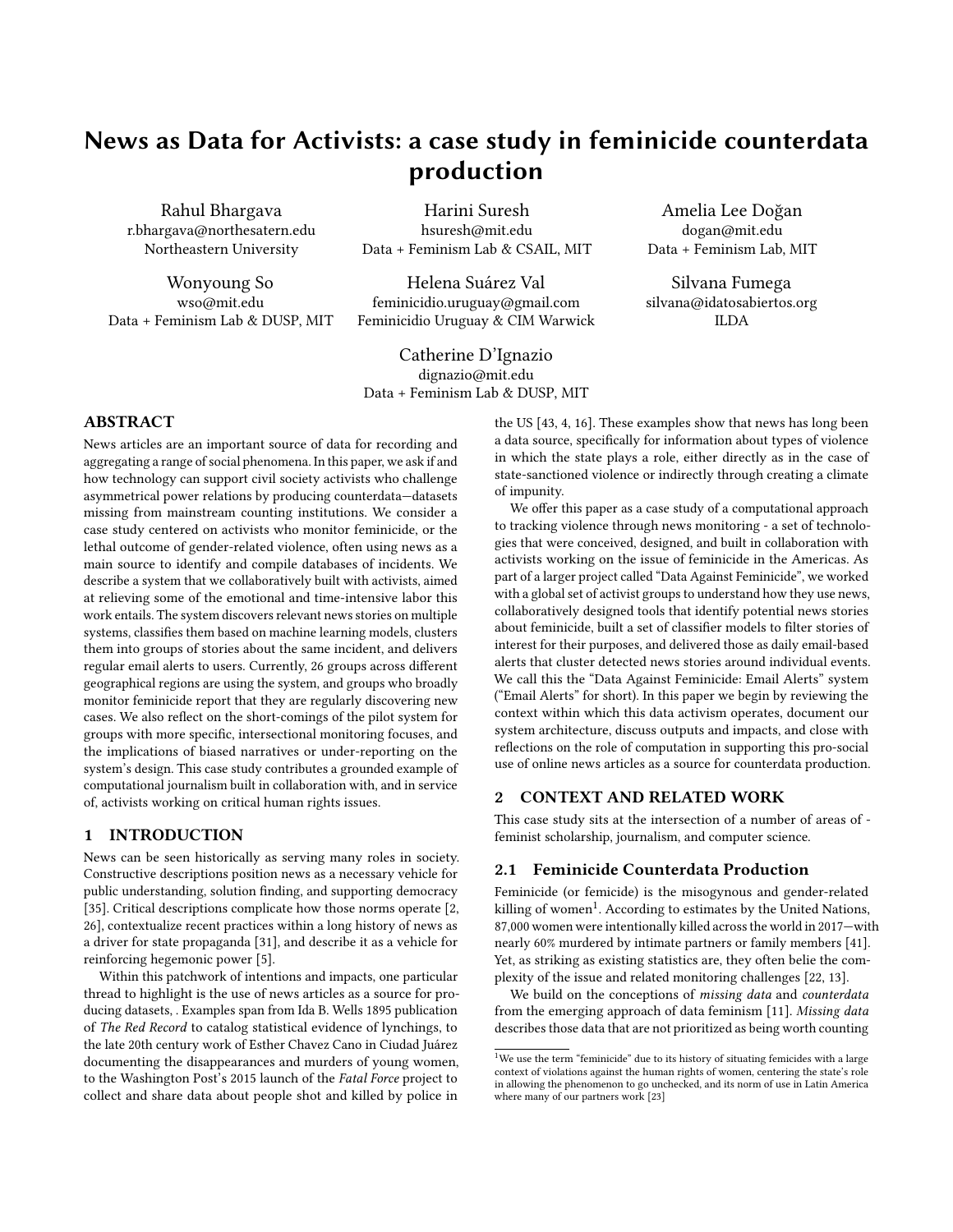and maintaining, despite the direct import to the livelihood of significant groups of people. A response from civil society is the production of counterdata - an activist practice that attempts to expose asymmetrical power relationships through the production of datasets in support of political and social goals [\[14,](#page-4-13) [9,](#page-4-14) [29\]](#page-4-15).

For this case study we focus on data about feminicide as missing data. Official feminicide data are often scant, difficult to access and contested. Activists and civil society groups in Latin America and beyond are increasingly stepping into these gendered data gaps to undertake feminist counterdata science – an explicit challenge to the inadequate data practices of governments and judicial systems on the topic of gender-related killings and other human rights violations. We engage the question: how can activists and technologists work together on designing tools to aid in the prevention and eradication of gender-related killings such as feminicide, MMIWG2S, and LGBTQ+ murders?

## 2.2 News Coverage and Activist Uses

Prior case-study work on news reporting of feminicides has revealed harmful patterns of coverage, leading to significant critiques. The events themselves often go un- and under-reported, particularly for groups at the intersection of multiple forces of domination [\[7,](#page-4-16) [42,](#page-4-17) [27,](#page-4-18) [17\]](#page-4-19). When reported on, accounts often feature damaging narratives of victim-blaming, dehumanization, and sensationalization [\[39,](#page-4-20) [32,](#page-4-21) [6\]](#page-4-22). Stories depict feminicides as isolated crimes or the work of pathologized killers and rarely connect individual cases to underlying patterns of structural violence [\[18,](#page-4-23) [3\]](#page-4-24).

Nevertheless, activists use news media as a primary source of information in the absence of official state data. They follow various strategies for extracting information from these flawed reports in news without importing their misogynist transphobic racist framings [\[36\]](#page-4-25). Existing counterdata production processes related to online news articles rely on both web searching and automated alerting systems. Once activists locate an article about a case of feminicide, they copy and paste relevant fields one-by-one from the article into their spreadsheet or database. Case by case, they assemble spreadsheets and databases of structured information that they then publish as reports, maps, infographics, or open databases for others to use. This data production supports news-related outcomes such as reframing how feminicides are understood [\[3\]](#page-4-24), raising public consciousness and awareness [\[30\]](#page-4-26), supporting families and communities [\[8\]](#page-4-27), and informing and advocating for policy [\[28\]](#page-4-28).

#### 2.3 Automated News Processing

There are numerous examples of computational approaches to extracting and cataloging events from news. Some approaches build on entity extraction, probabilistic modeling, machine learning models, and other methods [\[25,](#page-4-29) [24,](#page-4-30) [19\]](#page-4-31). These are typically designed for computational social science researchers to assemble large datasets for study. Others take a query-based approach, constructing complex boolean search strings and utilizing them to identify candidate articles that might contain reports of events of interest [\[37\]](#page-4-32). One free system that utilizes a query-based approach is the widely used Google Alerts product. Beyond that there are a plethora of companies offering event detection as a paid service online, targeting advertising, civic, and defense industries as potential clients.

A parallel thread is the use of computational tools to process online content as data in service of journalists and editors within the news ecosystem itself. Thurman names this as computational news discovery, leveraging a history of using computational tools to extract information from digital primary sources in automated ways [\[40\]](#page-4-33). Diakopoulos further extends the concept in support of a more robust framework with descriptions of software systems and how they connect to the gatekeeping roles newsrooms often play [\[15\]](#page-4-34). Automated systems that gather news as data can surface breaking news, create leads to pursue, highlight social media events, and more. Our work is very similar in software structure to the systems described as computational news discovery, though our application is in a different domain, namely that of data activism around monitoring gender-related human rights violations.

## 3 SYSTEM DESIGN

We collaboratively designed a problem statement and technology design for the Email Alerts system through extensive participatory engagement with activist groups [\[12\]](#page-4-35). Working with activists in a co-design process yielded a proposed system to directly address some of the challenges they face. At a high level, the system would discover relevant news stories on multiple systems, classify them based on machine learning models, cluster them into groups of stories about the same incident, and deliver regular email alerts. This proposal supported (rather than replaced) activists' existing processes and workflows, and built on their existing knowledge of Google Alerts, while offering wider coverage of news sources, more efficient and relevant production of results, and clustering into events. The system is composed of two main technical parts the Email Alerts Server and the Story Processor (Figure [1\)](#page-1-0).

<span id="page-1-0"></span>

Figure 1: High level architecture of the Email Alerts system

The Email Alerts Server allows for overall system configuration via a web-based interface. Users can create collaborative "projects" that encode queries, languages<sup>[2](#page-1-1)</sup>, geographic regions, and settings about how/when to receive results. Configured projects are run through a queue-based multi-stage pipeline in the Story Processor:

URL Discovery and Collection: Each project's query (keywords, date, region) is run on the services configured each day. The Story Processor connects with multiple services that aggregate global news online. First, we integrated with the Media Cloud system - an academic project that regularly collects stories from more than 60,000 global online news sources via RSS feeds [\[33\]](#page-4-36). We worked with that team to create and extend their collections

<span id="page-1-1"></span> $2$ We currently support Spanish and English, and we are working with Brazilian data activists on co-creating a Portuguese language model.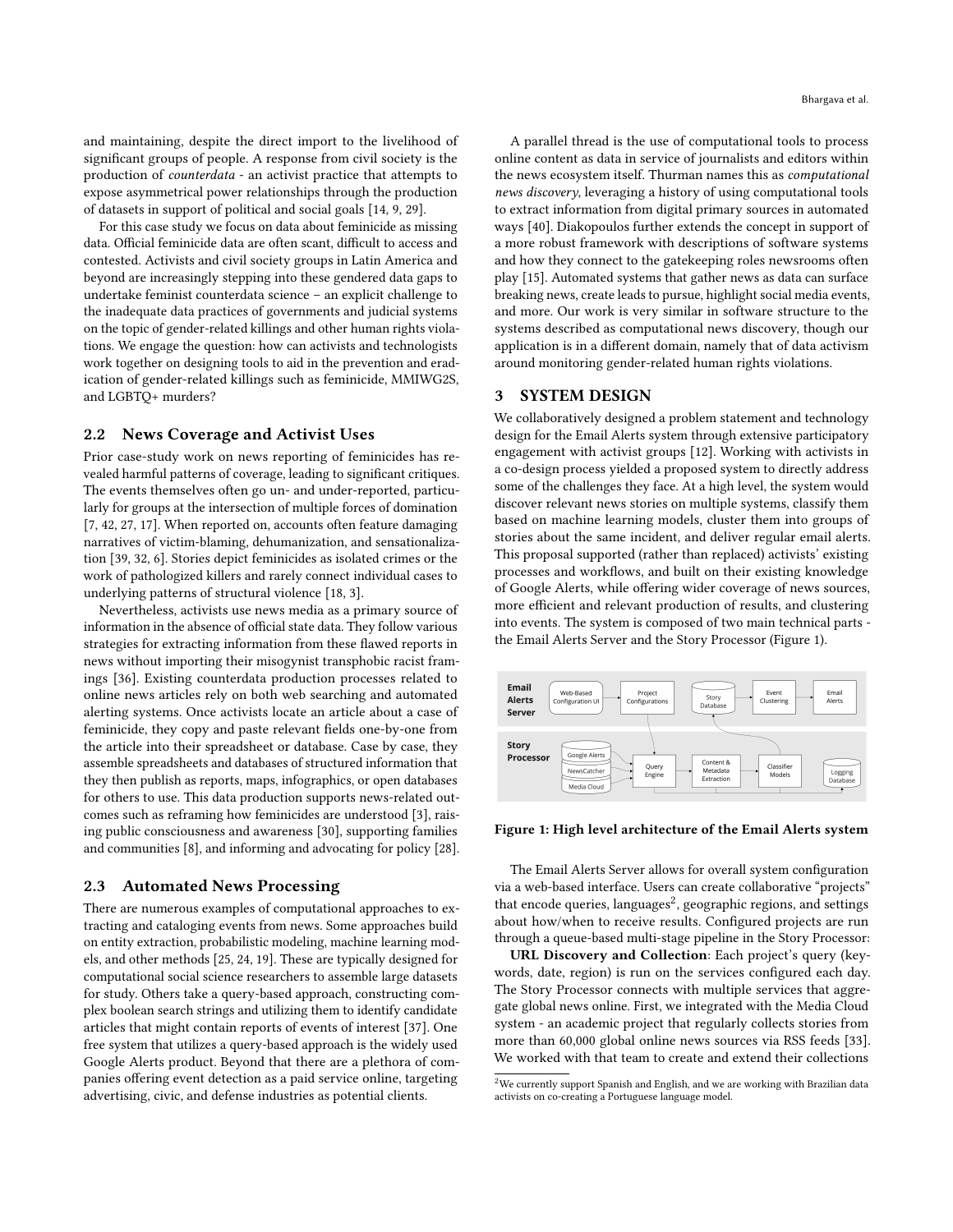of media sources based on sources our activist partners regularly scan manually. Second, we integrated with Google Alerts via RSS feeds that service offers. Third, we integrated with the online [News-](https://newscatcherapi.com/)[Catcher](https://newscatcherapi.com/) service, which charges a fee to obtain API-level results from a similar scale of sources to Media Cloud. URLs that match the are queued.

Content & Metadata Extraction: Batches of URLs associated with projects are pulled off a queue and full HTML content is fetched for each. This HTML is then fed through [a custom-built open-source](https://github.com/mediacloud/meta-extractor) [library](https://github.com/mediacloud/meta-extractor) that takes a fallback-based approach to extracting article content and relevant metadata, such as publication date.

Classification: The text is run through the appropriate classifier to score its relevance for the project [\[38\]](#page-4-37). If this score is above the configured threshold (which defaults to 0.75), the story is kept and the metadata is reshaped to a single standardized format for further processing.

Entity Extraction: In order to support later operations, the article text is run through [a custom library that integrates a combi](https://github.com/dataculturegroup/news-entity-server)[nation of entity recognition engines](https://github.com/dataculturegroup/news-entity-server) to extract people, dates, and people's ages. These entity types were chosen specifically based on how activists review articles.

Consolidation: Remaining candidate articles, and their associated discovered/computed metadata, are then posted to the Email Alerts Server.

Event-Based Clustering: Because activists expressed how frustrating and emotionally exhausting it was to read many articles about the same event, our system tries to group articles about the same event together [\[10\]](#page-4-38). A simple clustering heuristic groups stories within each project into "events" based on titles, publication dates, and entity overlap. One event consists of one or more news stories within a project.

Email Delivery: Project owners are sent an automated email listing the stories discovered since their last email update. Each is hyperlinked, and the email also includes a link to a web-based dashboard where they can review their project configuration and see historical listings of matched news articles.

This system is deployed across multiple servers owned by the research team based at MIT and Northeastern University. It is supported and monitored regularly by the technology members of the team.

# 4 INITIAL RESULTS

The Email Alerts system has been running in "invitation only" mode since early 2021, during which we have helped 26 groups set up projects. The current system is running almost 100 projects, with queries that ingest and process around 100,000 stories each day.

## 4.1 Data Characterization

In 2022 we added detailed logging to support characterizing data ingest and classifier behavior. The quantity of the relevant article pool for each project is an interplay between refinement of the boolean query and the classifier model. Some projects opt for a very broad query and collection of media sources, while other projects utilize very narrow queries over a smaller set of sources. Similarly, some classifier models are trained to identify any gender-related killing, while others are trained to detect killings of specific types of

victims with intersectional identities, such as Missing and Murdered Indigenous women, girls and two spirit people (MMIWG2). This interplay makes it difficult to describe the system ingest behavior overall. Instead, we review two projects as examples of the larger set.

One project was created with [Women Count USA: Femicide](https://womencountusa.org) [Accountability Project,](https://womencountusa.org) who produce a historical record of women and girls whose lives were ended by feminicide in the US. This project opted for a broad query across all national and local news sources, matching roughly 15,000 news stories each day in Media Cloud and a few hundred daily in NewsCatcher. from over 10,000 US national, regional, and local sources. The project utilized the default English language model, trained on a manually labeled corpus of about 400 articles [\[12\]](#page-4-35). Just 0.94% of the stories ingested matching the query are classified as relevant and passed on to the central Email Alerts server.

Another project was created with [Mumalá,](https://www.mumala.ar/observatorio/) a group who monitors femicides in Argentina as part of their Observatorio. The project searches against hundreds of Spanish-language Argentine national/regional/local sources, matching around 300 stories daily in Media Cloud and 500 in NewsCatcher. The project utilizes the default Spanish language model, also trained on a manually labeled corpus of about 400 articles [\[12\]](#page-4-35). 9% of the stories ingested matching Mumalá's query are classified as relevant and passed on to the central Email Alerts server.

## 4.2 Social Impact

During the pilot, the Email Alerts system proved to work fairly well for groups monitoring feminicide generally. One main outcome was the increase in precision of results based on the multiple levels of filtering; the query + model approach was producing highly relevant articles for activists. Another feature that yielded positive results was the grouping of articles into synthetic events, which made it easier for activists to quickly review large numbers of articles from disparate sources in one sitting.

In addition, Both Women Count USA and Mumalá, as well as other pilot participants, stated that they were regularly discovering new cases through the email alerts. For example, activists from Mujeres de Negro Rosario, who track feminicides in Argentina, commented that "This tool for us has been marvelous. It saves a lot of time, saves the emotional burden, and we have all the information so that we can follow up on the cases." Similarly, Dawn Wilcox from Women Count USA wrote in a weekly survey that "I found 38 cases this week and from sources I had never seen before!"

## 5 DISCUSSION

This case study provides one model for computational approaches to using news as a source of data activists tracking feminicide and gender-related killings across the Americas. This work exists in cyclical dialogue with news production, monitoring of deaths, and activist efforts to reframe narratives, raise consciousness, support communities, and contribute to policy responses. We want to highlight two main points for discussion of content-related findings and system/project architecture.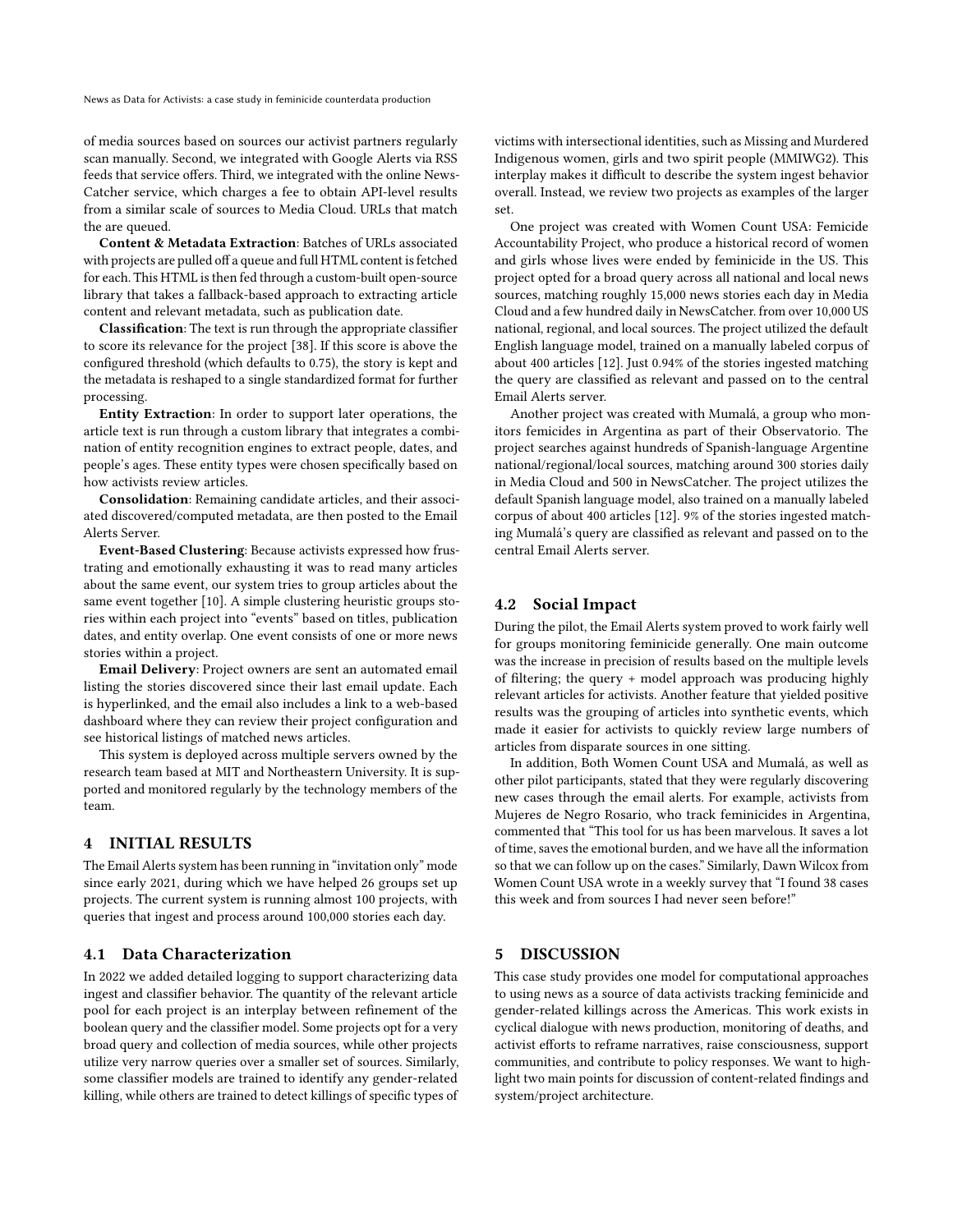#### 5.1 Differing Frames of Coverage

Using news as data, specifically as a source for counterdata production, risks replicating media frames that are often biased to reinforce existing forms of oppression. Our work supports activists in navigating these biases by reducing and grouping the number of articles they must sift through, allowing them to focus their time on the subtle work of reading between the lines to extract data from news articles and reframe this data through their feminist reading of gender-related killings of women as cases of feminicide.

Differing reporting based on victim identities created particular challenges. Our first pilot demonstrated that our initial default English language classifier worked well for groups working on tracking all gender-related killings, but poorly for groups in the US monitoring racialized forms of feminicide - trans victims, Black women MMIWG2. These groups face more missing data and underreporting in the news media [\[36\]](#page-4-25). Additionally, news articles often do not report the race or Indigenous identities and often misgender trans people, so it is difficult to try to distinguish articles based on language that is either absent or incorrect.

As already known to our activist partners, this preliminary finding also reinforces previous work on framing effects in news on gender-related killings. News reports differ on killings based on the identities the victims present [\[7,](#page-4-16) [36,](#page-4-25) [42,](#page-4-17) [45\]](#page-4-39). Researchers have explored this qualitatively and proposed a response - reporting guidelines and handbooks for journalists covering domestic violence and feminicide-suicides [\[32,](#page-4-21) [34\]](#page-4-40).

To address these challenges within our system, we developed custom data sets and machine learning models for these groups [\[38\]](#page-4-37). This is in line with our commitment to the data feminism principles of considering context and embracing pluralism. To address these challenges within our system, we developed custom data sets and machine learning models for these groups. We then trained hybrid models that explicitly take into account these different identities—for example, the hybrid model for police feminicides works by training one model on all articles to identify a police violence annotation, and combining it with another model trained only on the police violence articles to distinguish police feminicides from non-feminicide police violence. In initial evaluations of the projects deployed with these models, we found that the context-specific models return a much higher fraction of relevant results than the initial, more general model.

#### 5.2 Source Coverage Challenges

The news aggregation platforms we use to discover candidate stories significantly expand the number of sources groups can monitor. Those previously reviewing stories manually could not survey the tens of thousands of sources these platforms aggregate. Those using automated tools such as Google Alerts were limited by the news sources and countries Google chose to cover, and return limited results each day. Additionally, activists find that local news sources have more coverage of specific cases of feminicide than national news outlets, and more details about individual cases. While other sources don't regularly index those, using Media Cloud we were able to add many.

Some limitations of our work can be found in the software architectures of news dissemination, and our own integrations, exposing

the limits of using online news articles as data.For instance, while RSS is still a fairly common approach to syndicating news, it's use appears to be waning. This creates a weakness for the Media Cloud project at large, which relies on RSS for most of our content discovery. In addition, many hyperlocal sources don't have capacity to support robust websites with many different forms of syndication and publication. Sitemap-based scraping and link spidering offer alternative approaches. However, all those rely on the content being digitized and available at the story level. As we worked with activists specifically focused on Black and Indigenous media sources, we found that many of them use Facebook or other SMS groups, or are not distributed online, or are only available in PDF form. This presents a real barrier to ingest in the system we have designed, one overly borne by groups tracking killings of these already marginalized groups.

In addition, our project organizational and software architecture opens challenges to sustainability over time. For example, Media Cloud experienced significant downtime in late 2021 and early 2022. This created a dropoff in system usage, because it simply wasn't delivering content for more than 3 months. An outage like this has ethical and interpersonal repercussions for civic oriented projects that are built on robust community partnerships. More structurally, housing the project within academia raises longer-term questions of ownership, governance, and responsibility as our pilot project grows. This challenge isn't unique to community-centered computational journalism projects, but is shared by fields such as public interest technology and civic technology [\[1,](#page-4-41) [20,](#page-4-42) [21\]](#page-4-43). This is an active area of discussion and reflection for our team as we seek to contribute to scholarly research as well as support infrastructure for data activist's work.

# 6 CONCLUSION

News discovery has long played a role in data activists' efforts to catalog feminicide and gender-related killings in the regions they work in. In this case study we present the Data Against Feminicide: Email Alerts system, which seeks to support activist efforts by increasing the scope of news sources they can monitor, improving the relevance of results delivered, and supporting their existing data gathering workflows.

Computational journalism has much to offer in support of these kinds of collaborations that operate on news as data. Specifically, our query + classifier approach suggests a filtering mechanism that allows pathways for honoring the expertise of both domain experts and machine learning scientists, potentially reducing power disparities in co-design projects related to using news as data. Additionally, our project architecture and impact serves as an example of why open news archives such as Media Cloud are critical to support and maintain for the field to continue to develop [\[44\]](#page-4-44).

This case study contributes a grounded example of computational journalism built in collaboration with, and in service of, activists working on critical human rights issues. Online news articles serve many purposes, and our field should work to engage and explore how our methods and tools can play a part in expanding their use in socially impactful areas outside of the news/media industry itself.